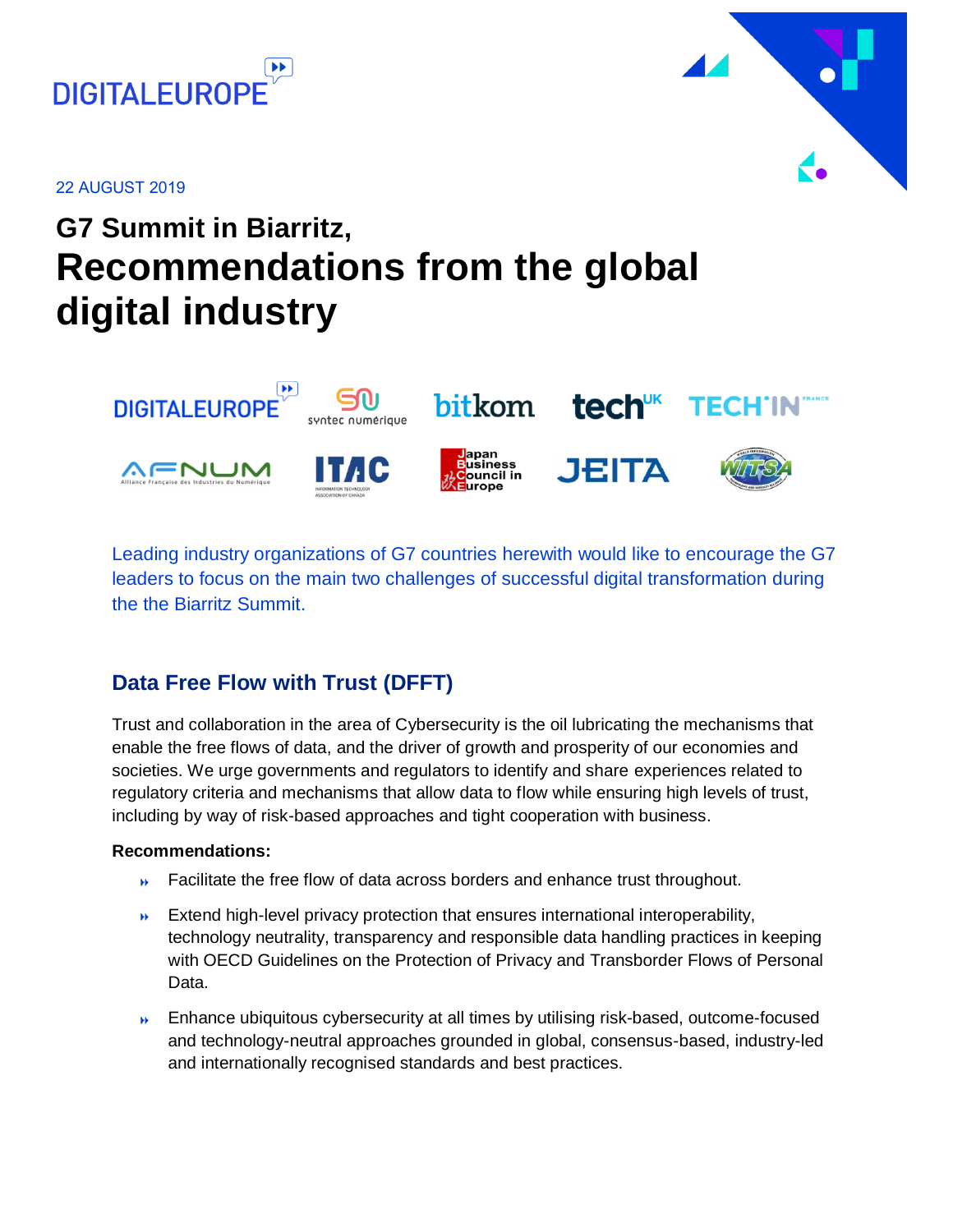- **Ensure that consumers and citizens are protected from fraudulent or deceptive** commercial activities on the internet through cooperation between national consumer and citizen protection bodies.
- **Ensure transparent and predictable regulation and promote competition and innovation** while protecting intellectual property, including source code, encryption keys, algorithms and new technologies, including with respect to AI.

## **AI for All**

Building on DFFT, digital technologies like IoT, Big Data, AI, robotics and Blockchain have been transforming business, large and small, and all walks of society, from healthcare to agriculture, mobility, energy, government, etc.

One key challenge lies with making the most of the huge data-processing potential of AI. The OECD, the EU, the governments of Canada and Japan and many others have worked hard to outline ethical guidelines and human-centric principles for AI: harnessing and applying data in line with these guidelines is the next step. As an example, the EU has developed an agile 'policy sandboxing' process allowing businesses to 'test' the principles for ethical AI using a comprehensive, detailed assessment list in the AI development phase.

The EU's efforts to put all policy making recommendations through a reality check and rigorous fact-based exercise are indeed meant to avoid putting into law anything that could be hasty and short-sighted. We encourage governments to join the abovementioned process and to take steps to enable data use so that business, academics and others can test these principles in the context of actual business operations.

In the vast majority of cases, existing laws on human rights, consumer protection, data protection and cybersecurity that promote diversity and prevent discrimination already provide citizens in the EU and in G7 countries with adequate protection. Further efforts from the International Panel on Artificial Intelligence (IPAI) created by Canada and France to "support and guide the responsible development of AI" will encourage global collaboration on innovation, research and investment in this respect.

The fundamental stepping stone of trust cannot stand alone, and we urge Governments to raise the bar in national education systems, focusing on retraining opportunities and diverting more public funds to AI development and deployment.

Governments need also to continue to support ethical and responsible AI developments and application, and to increase efforts to foster data availability and interoperability to improve accuracy and limit bias and errors in machine learning and data analytics.

Both industry and public sector have a vital role to play in using AI to develop inclusive solutions for a broad range of issues, such as energy consumption, climate change, and health care. Both are committed to delivering trustworthy and human-centric AI. Successful dissemination of these solutions throughout society will elevate citizens' quality of life and help realise a sustainable society that respects diversity and the rights of each and every individual.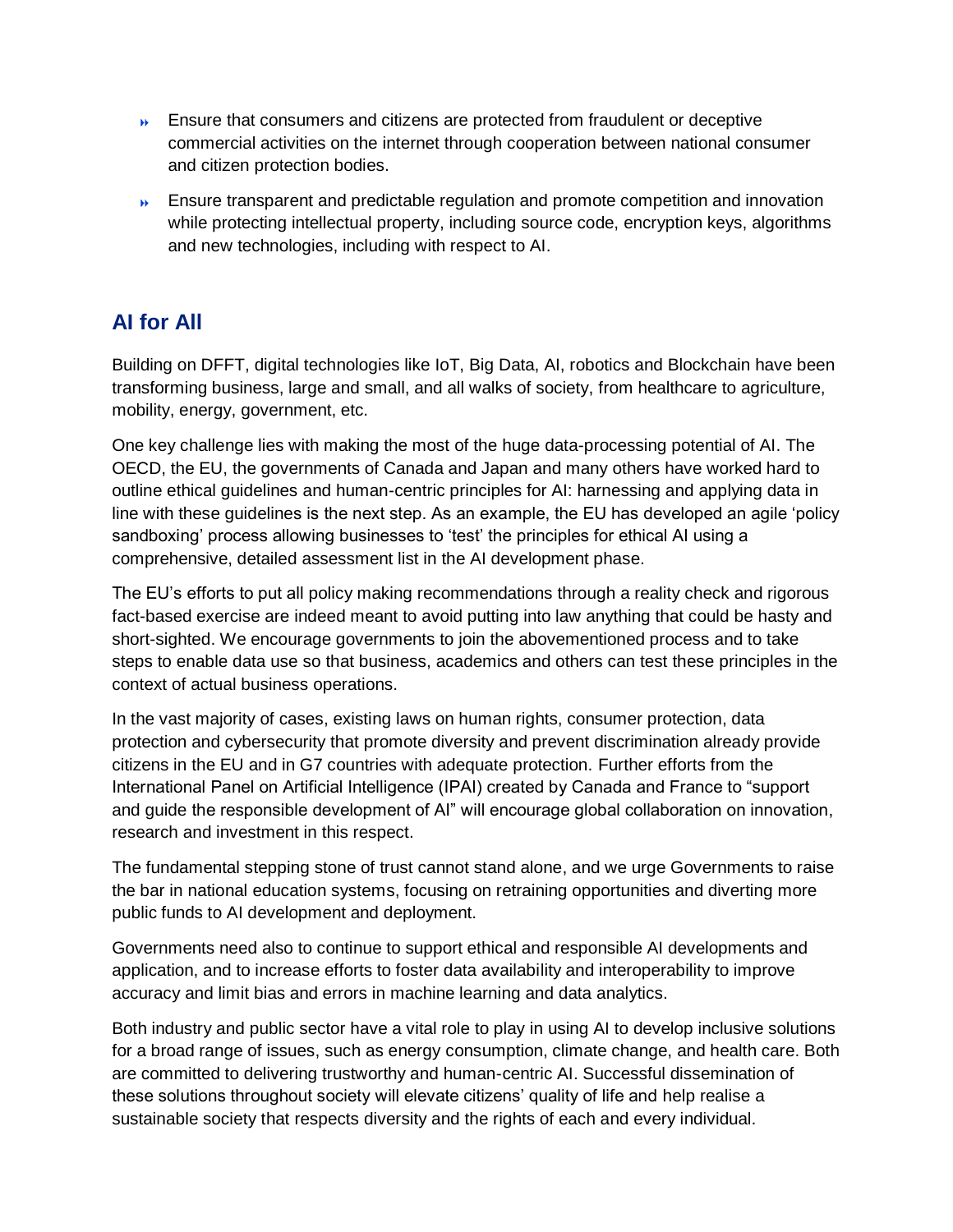#### **Recommendations:**

- Closely communicate and align approaches and policies on ethical principles and guidelines, including work being done at national, OECD, and EU level (i.e. ethical guidelines pilot testing) during the G7 Summit. Ensure the responsible and ethical design and deployment of AI systems, including by way of addressing safety mechanisms, using robust and representative data, promoting transparency, and enabling greater interoperability.
- Support the development and use of global, consensus-based, industry-led AI standards to enable technical interoperability, non-discriminatory market access, and innovation.
- Facilitate data use and access to open format and machine-readable data sets as a means to foster innovation and competitiveness in AI technologies and enhance and generate business opportunities for SMEs.
- **Promote cooperation on Research and Innovation and common programs to support** digital skills for both young generations and people who are working and need to get new skills. Programs allowing the exchange of researchers among Universities would also facilitate new forms of cooperation and the chance to develop AI solutions for a sustainable society.

The signatories to this statement hope that all G7 leaders will continue to support the high ambitions described above and that the Biarritz Summit Declaration will fully reflect their strong commitment to this effect.

#### FOR MORE INFORMATION, PLEASE CONTACT:

**NEW** Patrice Chazerand **Policy Director** [patrice.chazerand@digitaleurope.org](mailto:patrice.chazerand@digitaleurope.org) / +32 476 56 33 93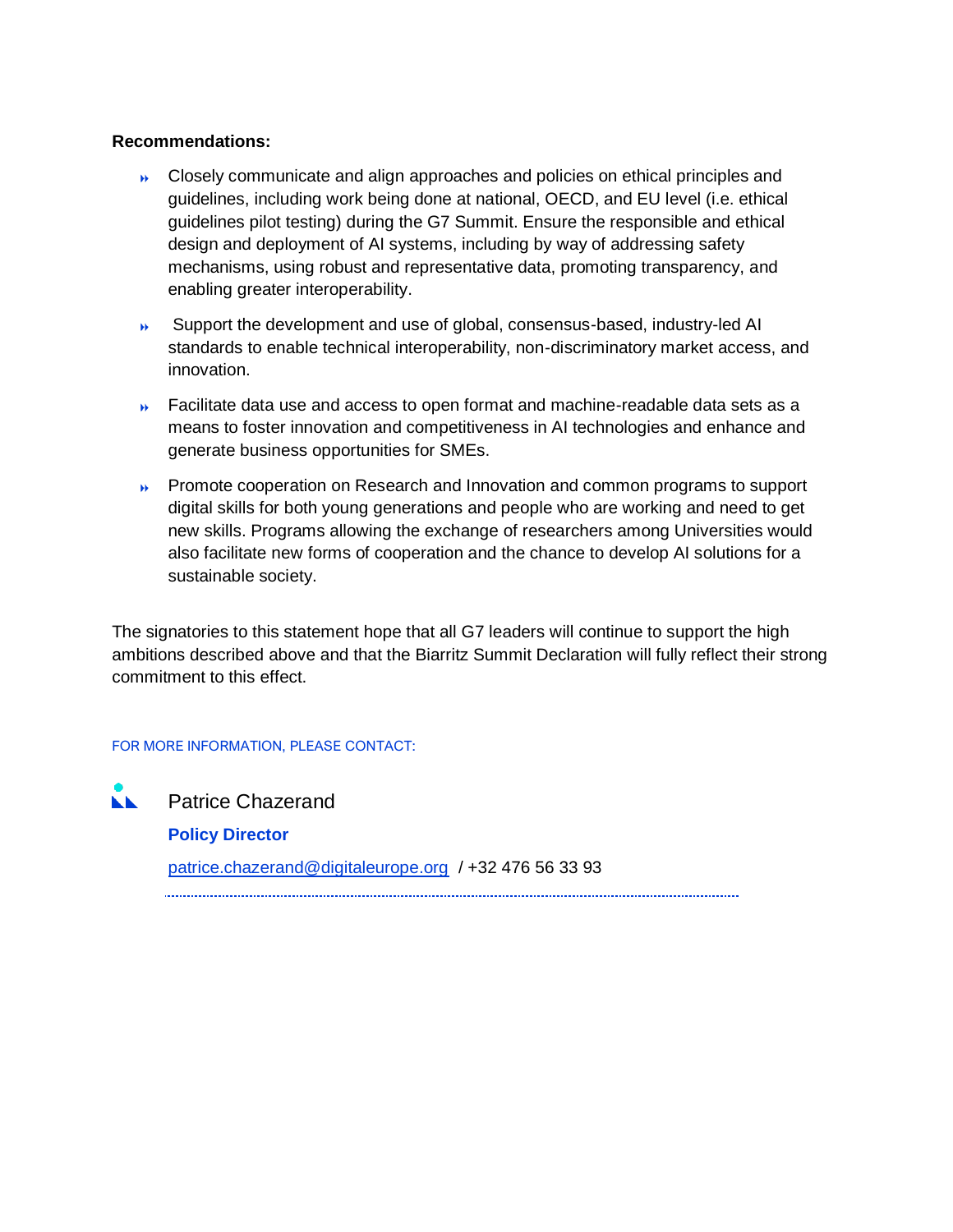



**DIGITALEUROPE** represents the digital technology industry in Europe. Our members include some of the world's largest IT, telecoms and consumer electronics companies and national associations from every part of Europe. DIGITALEUROPE wants European businesses and citizens to benefit fully from digital technologies and for Europe to grow, attract and sustain the world's best digital technology companies. DIGITALEUROPE ensures industry participation in the development and implementation of EU policies. DIGITALEUROPE's members include in total over 35,000 ICT Companies in Europe represented by 69 Corporate Members and 40 National Trade Associations from across Europe: [www.digitaleurope.org](http://www.digitaleurope.org/) 

**Syntec Numérique** is the first professional syndicate of the French digital ecosystem. Its members are [ESN](https://syntec-numerique.fr/ssii-esn) (Digital Service Companies), technology consulting companies (ICT), [software publishers](https://syntec-numerique.fr/editeurs-logiciels) and Web players, nearly half of which are located in the regions. Together, they represent 80% of the turnover of the sector in France and 447,000 jobs. The union welcomes large groups, medium-sized companies (SMEs), [SMEs](https://syntec-numerique.fr/pme-numerique) and [start-ups.](https://syntec-numerique.fr/start-up) They represent all digital professions, from infrastructure to video games, from embedded devices to connected objects, mobility and security: [www.syntec-numerique.fr](http://www.syntec-numerique.fr/)

## bitkom

**Bitkom** is Germany's digital association. Founded 1999 in Berlin, we represent more than 2,600 companies of the digital economy. Our membership spans more than 1,000 SMEs, over 500 startups and virtually all global players. Our members offer software, telecommunications and internet services, produce hardware and consumer electronics, operate in the digital media sector or are in other ways affiliated with the digital economy. More and more companies across all sectors are joining Bitkom as they digitise their business models[: www.bitkom.org](http://www.bitkom.org/)



**techUK** represents the companies and technologies that are defining today the world that we will live in tomorrow. Every day, digital technology is pushing the boundaries on what we can achieve. This is opening up new horizons and presenting new challenges. techUK brings together companies, people and organisations who share our purpose to ensure digital technology is used wisely to build a stronger society and economy and ensure a sustainable future: [www.techuk.org](http://www.techuk.org/)

## **TECH'IN"**

**TECH IN France** is an organisation representing French tech companies. It creates a community of 400 companies, startups, SMEs, scale-ups and large groups that invent the uses of tomorrow. TECH IN France supports its members in four key areas of their growth: network management, cost management, risk management and regulation management: [www.techinfrance.fr](http://www.techinfrance.fr/)



**AFNUM (Alliance Française des Industries du Numérique)** is a professional trade organization That Represents the manufacturers from the fields of telecommunication networks, mobile devices, consumer electronics, photography, and connected objects, in France (public and private fixed and mobile networks, telecommunication devices and components, consumer electronics equipment, A/V devices, signal distribution equipment, photography equipment, image and data storage). AFNUM is part of the major trade federation, the FIEEC (Federation of Electrical, Electronic and Communication Industries), which represents over 3,000 business organizations. [www.afnum.fr](http://www.afnum.fr/)